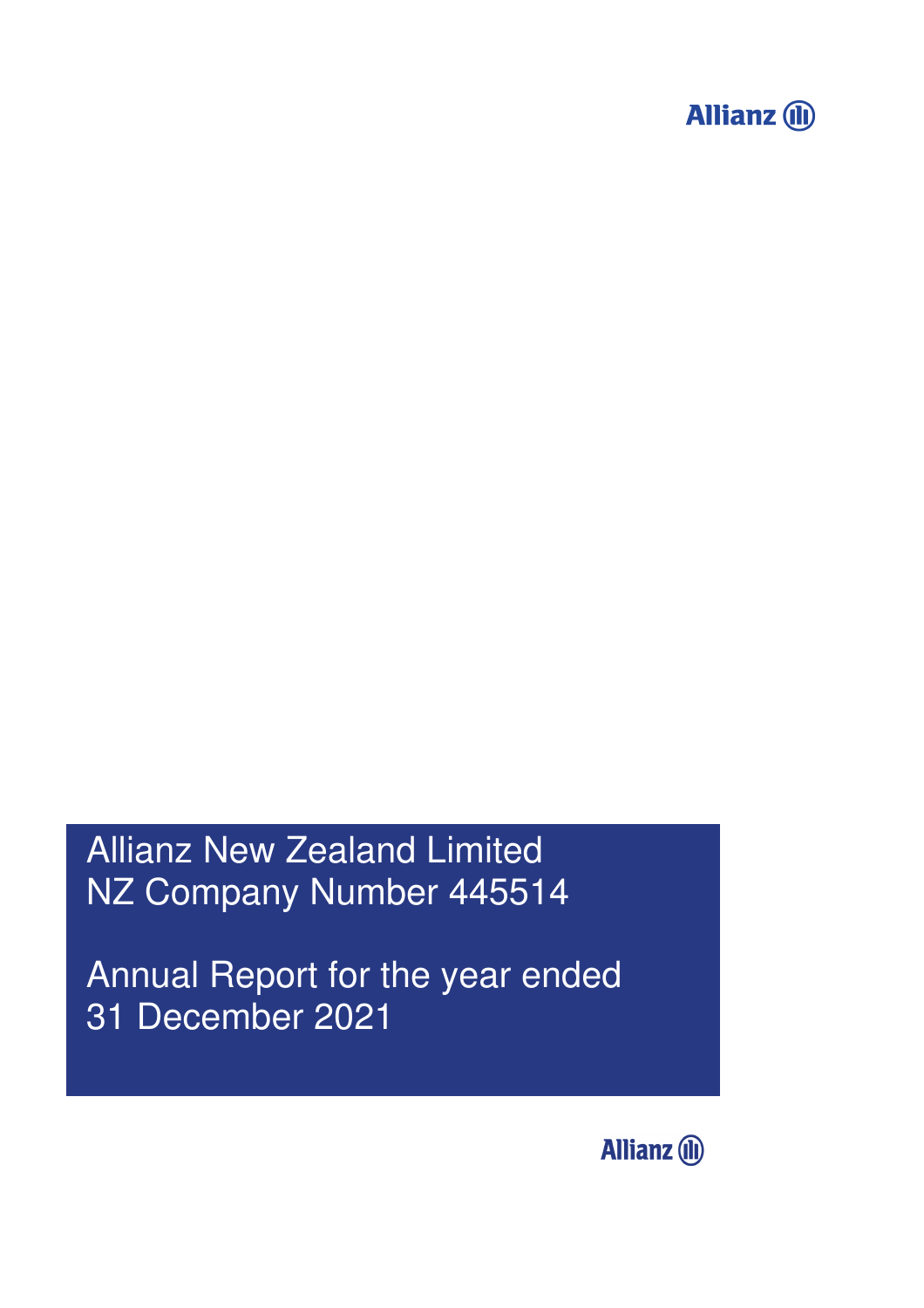

# **Director's Report**

The Directors present their report on of Allianz New Zealand Limited ("the Company") together with the general purpose financial statements of the Company for the year ended 31 December 2021 and the auditor's report thereon.

#### **Directors**

The Directors of the Company at any time during or since the end of the financial year are:

B. J. Dunne (appointed 22 January 2021) J. Fitzpatrick (appointed 22 January 2021) M.A. Raumer (appointed 1 January 2021, resigned 17 May 2021) P.G. Harvey (appointed 18 May 2021)

#### **Directors**

There is no requirement to declare Company Secretaries to the NZ Companies Office.

#### **Principal Activities**

The principal activity of Allianz New Zealand Limited during the course of the reporting year has been the provision of premium funding services to customers, and the provision of management and administrative services to related companies.

#### **Significant Changes in the State of Affairs**

Allianz Australia Insurance Limited – New Zealand Branch continued its restructuring activities which significantly reduced the staffing requirements that are serviced by Allianz New Zealand. There was no impact on the premium funding business.

#### **Results**

The profit after income tax of the Company attributable to members for the year ended 31 December 2021 amounted to \$801,233 (2020: \$3,686,714).

#### **Directors' Benefits**

During the year ended 31 December 2021 and in the interval between 31 December 2021 and the date of this report, the Directors have not received, or have not become entitled to receive, any benefit (other than a benefit included in the aggregate amount of emoluments paid or due and payable, to the Directors) by reason of a contract made by the Company or any entity controlled by the Company or a body corporate that is related to the Company, with the Directors or with an entity in which the Directors have a substantial financial interest.

#### **Registered Office**

Bell Gully, Level 21 Vero Center, 48 Shortland Street, P O Box 4199 Auckland 1140.

Signed in accordance with a resolution of the Director of Allianz New Zealand Limited.

R.A

B. J. Dunne **Director** 

P.G. Harvey Director

24 March 2022

24 March 2022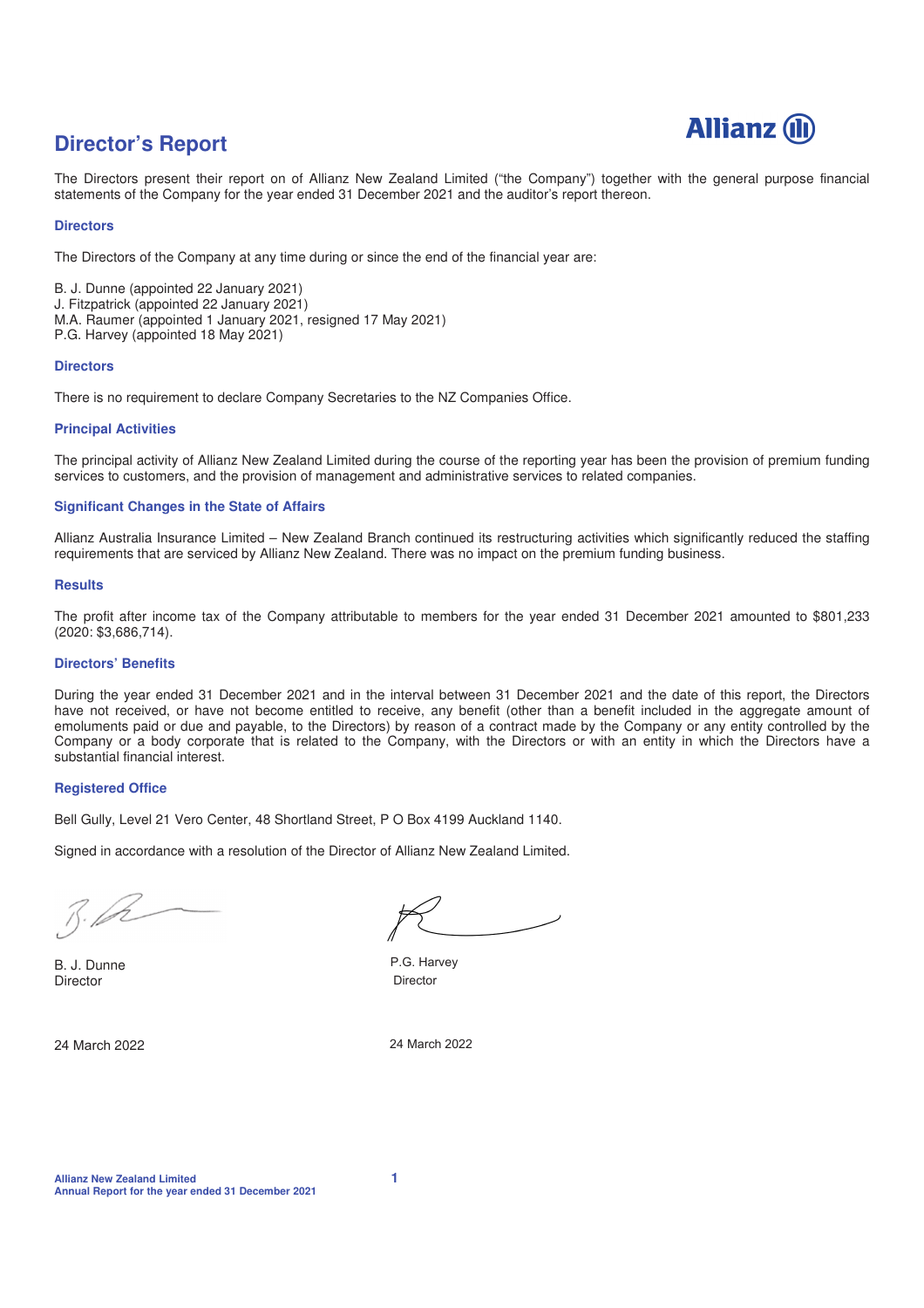

# Independent auditor's report

To the shareholder of Allianz New Zealand Limited

## **Our opinion**

In our opinion, the accompanying financial statements of Allianz New Zealand Limited (the Company), present fairly, in all material respects, the financial position of the Company as at 31 December 2021, its financial performance and its cash flows for the year then ended in accordance with New Zealand Equivalents to International Financial Reporting Standards (NZ IFRS) and International Financial Reporting Standards (IFRS).

## We have audited

The Company's financial statements comprise:

- $\bullet$ the statement of financial position as at 31 December 2021;
- $\bullet$ the statement of profit or loss and other comprehensive income for the vear then ended:
- $\bullet$ the statement of changes in equity for the year then ended;
- $\bullet$ the statement of cashflows for the year then ended; and
- $\bullet$ the notes to the financial statements, which include a significant accounting policies and other explanatory information.

### **Basis for opinion**

We conducted our audit in accordance with International Standards on Auditing (New Zealand) (ISAs NZ) and International Standards on Auditing (ISAs). Our responsibilities under those standards are further described in the Auditor's responsibilities for the audit of the financial statements section of our report.

We believe that the audit evidence we have obtained is sufficient and appropriate to provide a basis for our opinion.

### Independence

We are independent of the Company in accordance with Professional and Ethical Standard 1 International Code of Ethics for Assurance Practitioners (including International Independence <sup>½</sup> § <sup>³</sup> ® ¥ <sup>³</sup> © ¥ « <sup>¾</sup> » ¿ <sup>¬</sup> <sup>À</sup> <sup>Á</sup> <sup>¬</sup> <sup>³</sup> ° <sup>³</sup> ® ¥ <sup>¾</sup> } · <sup>g</sup> ` ` <sup>w</sup> \_ <sup>d</sup> { ] ^ \_ <sup>j</sup> \_ <sup>k</sup> <sup>l</sup> \_ <sup>a</sup> <sup>c</sup> <sup>a</sup> <sup>h</sup> <sup>d</sup> <sup>f</sup> <sup>w</sup> <sup>d</sup> <sup>g</sup> ] <sup>g</sup> <sup>h</sup> <sup>|</sup> <sup>a</sup> <sup>h</sup> <sup>d</sup> <sup>f</sup> ` ` <sup>w</sup> <sup>b</sup> <sup>a</sup> <sup>h</sup> <sup>z</sup> \_ ] <sup>a</sup> <sup>h</sup> <sup>d</sup> <sup>a</sup> <sup>b</sup> <sup>d</sup> ` Board and International Code of Ethics for Professional Accountants (including International  $\bullet$  , and a construction of  $\bullet$  . The construction of  $\bullet$  is a construction of  $\bullet$  . The f  $\bullet$  is a construction of  $\bullet$  is a construction of  $\bullet$  is a form of  $\bullet$  is a construction of  $\bullet$  is a form of  $\bullet$  is a fo Code), and we have fulfilled our other ethical responsibilities in accordance with these requirements.

Other than in our capacity as auditor we have no relationship with, or interests in, the Company.

### <sup>Ã</sup> <sup>Ä</sup>

The Directors are responsible for the other information. The other information comprises the information included in the annual report, but does not include the financial statements and our auditor's report thereon.

 -  One International Towers Svdnev. Watermans Ouav. Barangaroo. GPO BOX 2650. SYDNEY NSW 200 , - ' <sup>+</sup> ' ' . , - ' <sup>+</sup> ' ' / / / / <sup>0</sup> <sup>0</sup> " <sup>0</sup> Level 11, 1PSO, 169 Macquarie Street, Parramatta NSW 2150, PO Box 1155 Parramatta NSW 212  $T: +61296592476$ . F:  $+61282669999$ . www.pwc.com.at

Liability limited by a scheme approved under Professional Standards Legislation.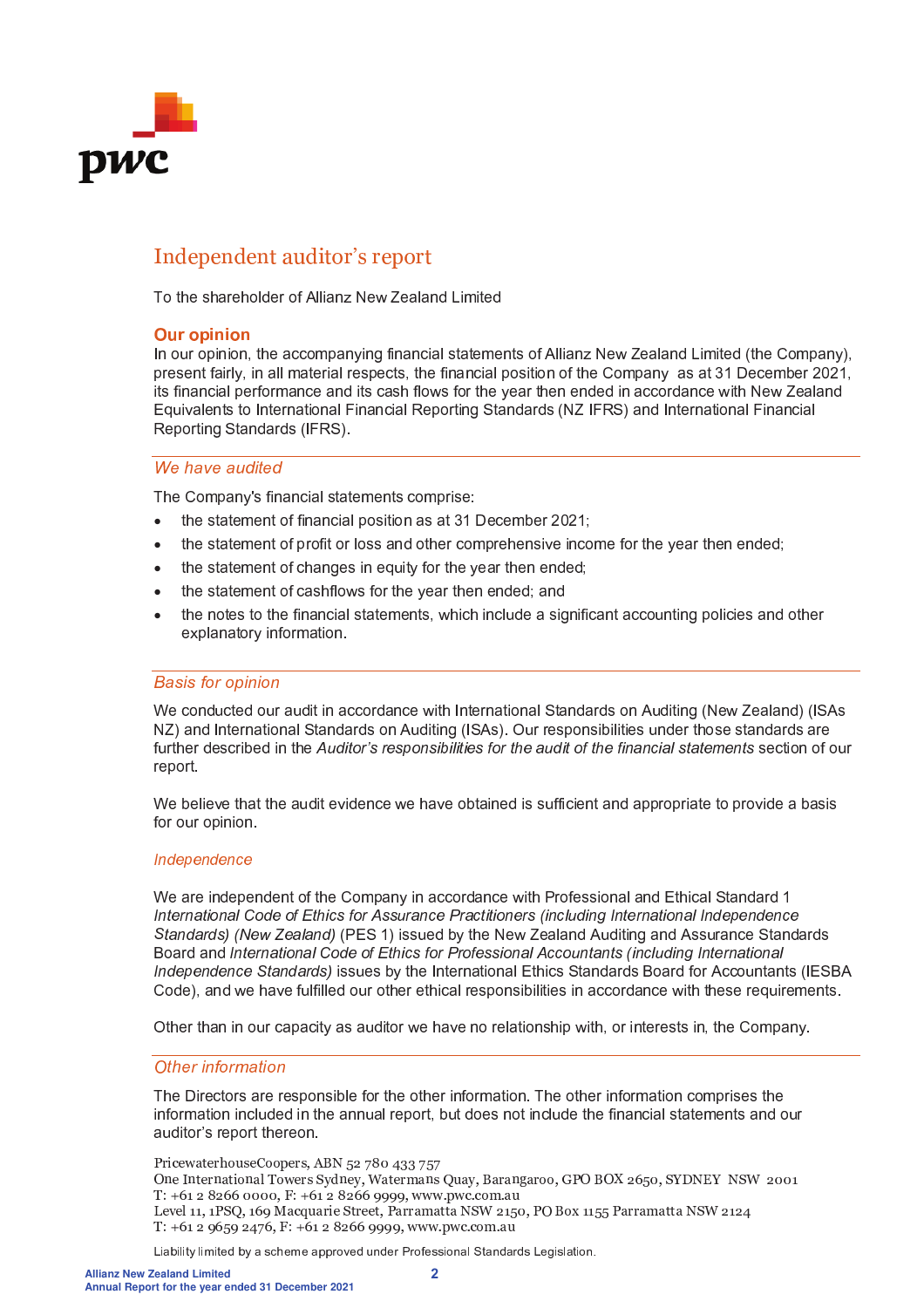

Our opinion on the financial statements does not cover the other information and we do not express any form of audit opinion or assurance conclusion thereon.

In connection with our audit of the financial statements, our responsibility is to read the other information and, in doing so, consider whether the other information is materially inconsistent with the financial statements or our knowledge obtained in the audit, or otherwise appears to be materially misstated. If, based on the work we have performed on the other information that we obtained prior to the date of this auditor's report, we conclude that there is a material misstatement of this other information, we are required to report that fact. We have nothing to report in this regard.

### Responsibilities of the Directors for the financial statements

The Directors are responsible, on behalf of the Company, for the preparation and fair presentation of the financial statements in accordance with  $NZ$  IFRS and IFRS, and for such internal control as the Directors determine is necessary to enable the preparation of financial statements that are free from material misstatement, whether due to fraud or error.

In preparing the financial statements, the Directors are responsible for assessing the Company's ability to continue as a going concern, disclosing, as applicable, matters related to going concern and using the going concern basis of accounting unless the Directors either intend to liquidate the Company or to cease operations, or have no realistic alternative but to do so.

### Auditor's responsibilities for the audit of the financial statements

Our objectives are to obtain reasonable assurance about whether the financial statements, as a whole, are free from material misstatement, whether due to fraud or error, and to issue an auditor's report that includes our opinion. Reasonable assurance is a high level of assurance, but is not a guarantee that an audit conducted in accordance with ISAs NZ and ISAs will always detect a material misstatement when it exists. Misstatements can arise from fraud or error and are considered material if, individually or in the aggregate, they could reasonably be expected to influence the economic decisions of users taken on the basis of these financial statements.

A further description of our responsibilities for the audit of the financial statements is located at the External Reporting Board's website at:

https://www.xrb.govt.nz/standards-for-assurance-practitioners/auditors-responsibilities/audit-report-8/ This description forms part of our auditor's report.

### Who we report to

This report is made solely to the Company's shareholder. Our audit work has been undertaken so that we might state those matters which we are required to state to them in an auditor's report and for no other purpose. To the fullest extent permitted by law, we do not accept or assume responsibility to anyone other than the Company and the Company's shareholder for our audit work, for this report or for the opinions we have formed.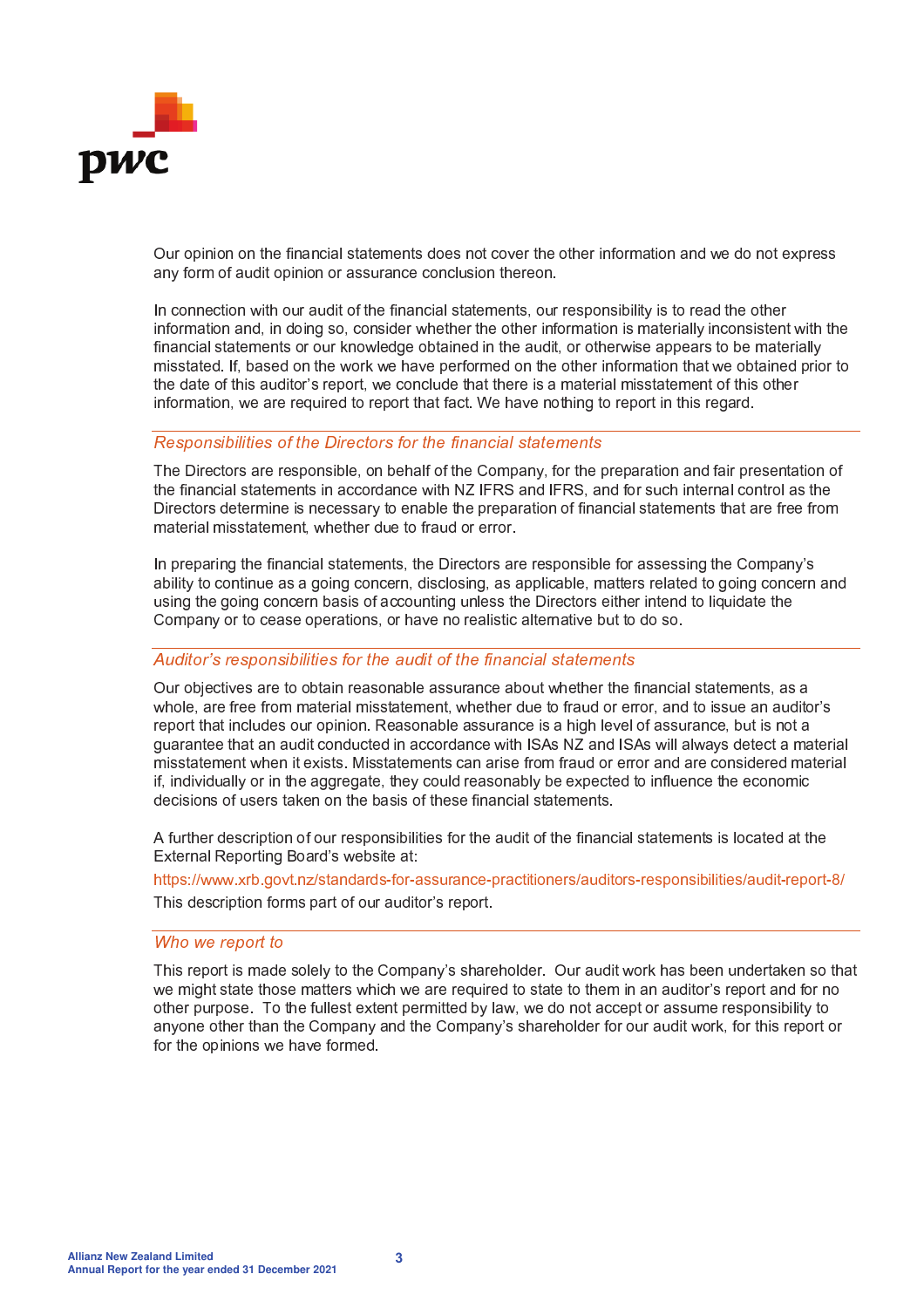

The engagement partner on the audit resulting in this independent auditor's report is Scott Hadfield.

For and on behalf of:

Priewaterhave Cooper

Chartered Accountants 1 April 202

Sydney

I, Scott Hadfield, am currently a member of Chartered Accountants Australia and New Zealand and my membership number is 276681.

PricewaterhouseCoopers was the audit firm appointed to undertake the audit of Allianz New Zealand Limited for the year ended 31 December 2021. I was responsible for the execution of the audit and delivery of our firm's auditor's report. The audit work was completed on 1 April 2022 and a unqualified opinion was issued.

Scott Hadfield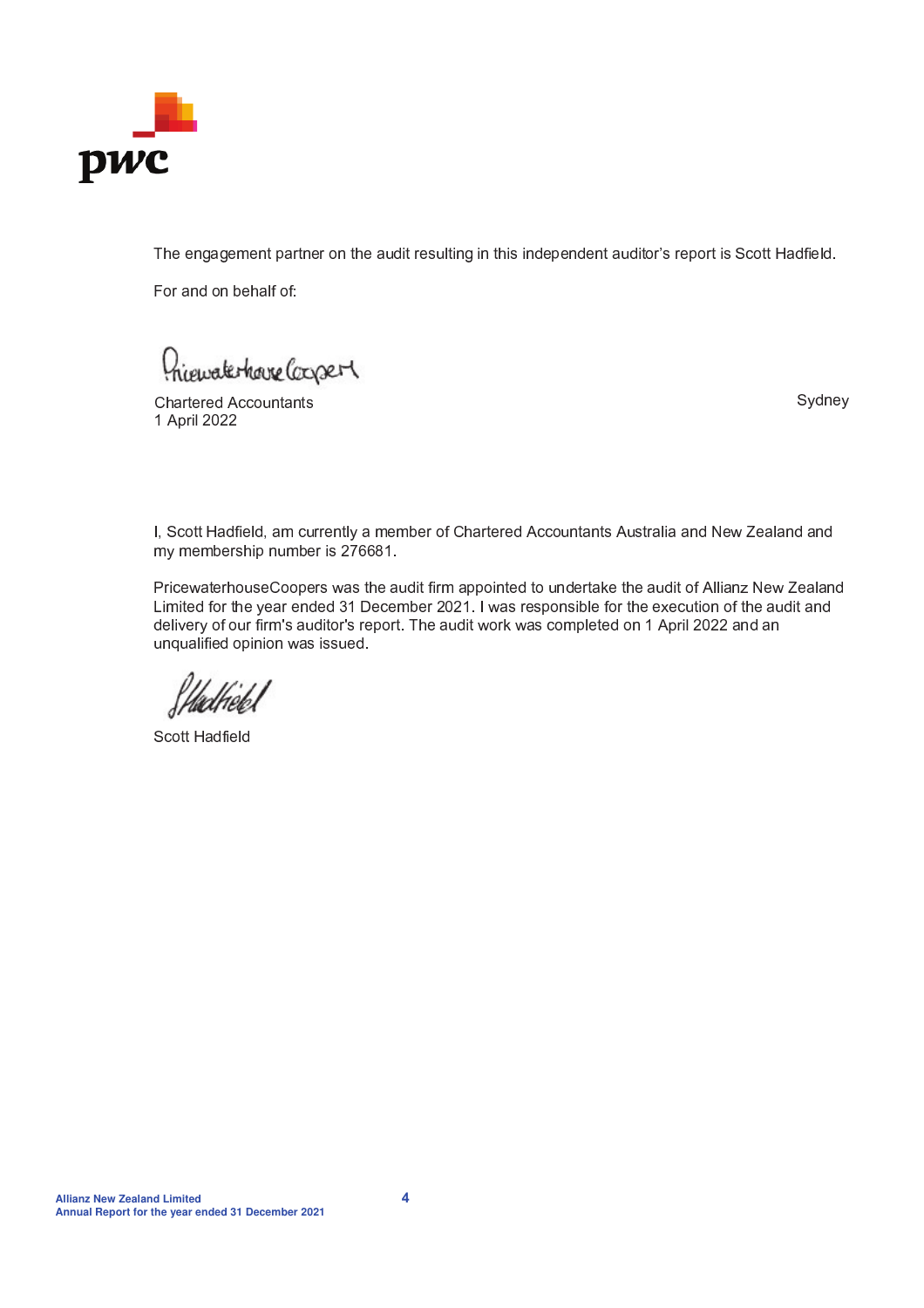# **Statement of Profit or Loss and Other Comprehensive Income For the year ended 31 December 2021**

|                                                    |             | 2021   | 2020   |
|----------------------------------------------------|-------------|--------|--------|
|                                                    | <b>Note</b> | \$000  | \$000  |
| Revenue                                            |             |        |        |
| Premium funding revenue                            |             | 23,951 | 29,033 |
| Management fee revenue                             |             | 1,268  | 3,210  |
| Foreign exchange gains                             |             |        | 1,699  |
| <b>Total revenue</b>                               |             | 25,219 | 33,942 |
| <b>Expenses</b>                                    |             |        |        |
| Premium funding expense                            |             | 20,316 | 23,212 |
| Operating expenses                                 |             | 1,220  | 3,376  |
| Finance costs                                      |             | 2,173  | 2,235  |
| Foreign exchange losses                            |             | 394    |        |
| <b>Total expenses</b>                              |             | 24,103 | 28,823 |
| Profit before income tax                           |             | 1,116  | 5,119  |
| Income tax expense                                 | 5           | 315    | 1,431  |
| Profit for the year net of tax                     |             | 801    | 3,688  |
| Other comprehensive income                         |             |        |        |
| Total comprehensive income for the year net of tax |             | 801    | 3,688  |

The statement of profit or loss and other comprehensive income is to be read in conjunction with the notes to the financial statements set out on pages 9 to 17.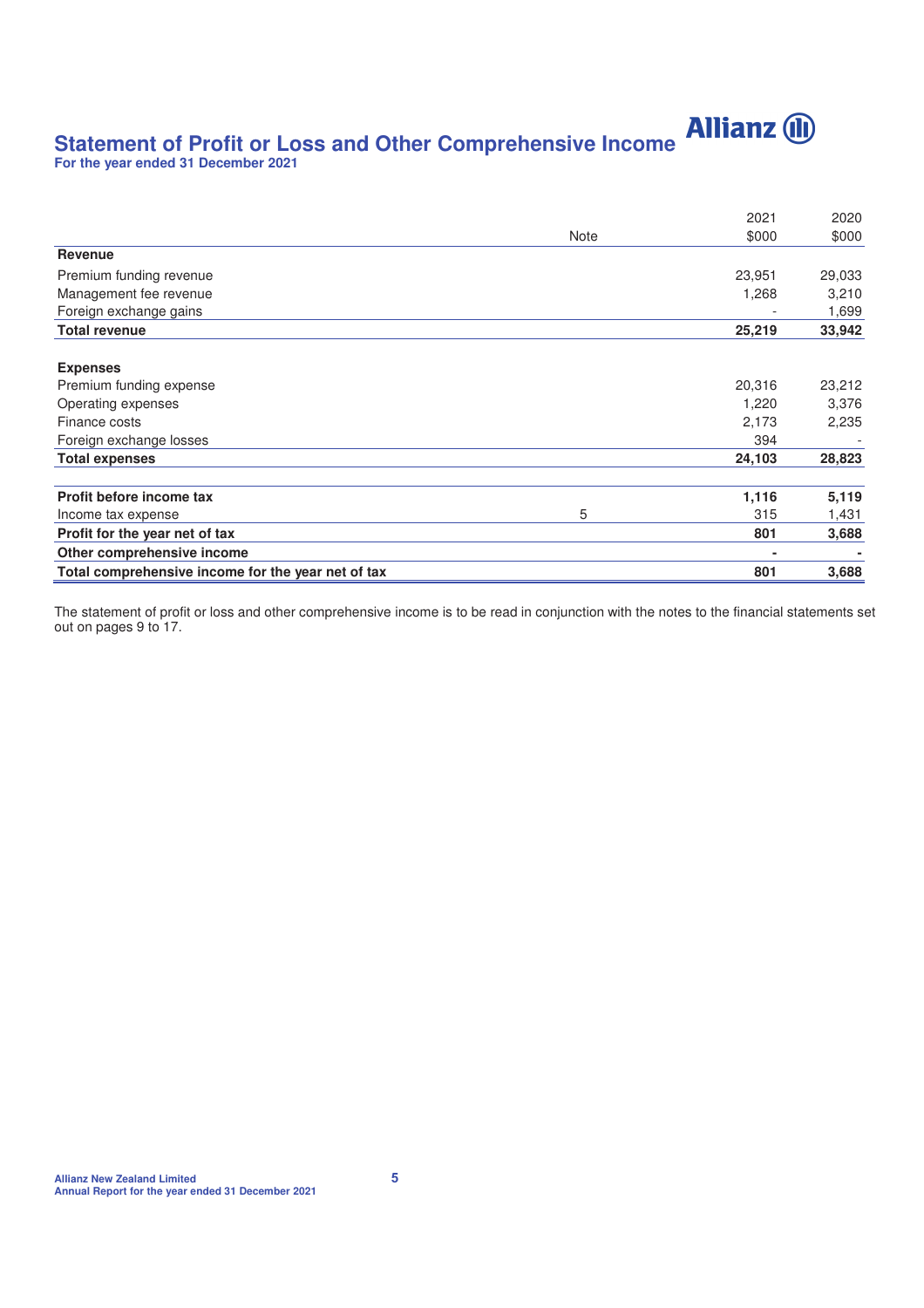# **Statement of Changes in Equity**



**For the year ended 31 December 2021**

| 2021                                    | <b>Issued share capital</b> | <b>Retained earnings</b> | <b>Total equity</b> |
|-----------------------------------------|-----------------------------|--------------------------|---------------------|
|                                         | \$000                       | \$000                    | \$000               |
| At 1 January 2021                       | 38,500                      | 26,868                   | 65,368              |
| Profit for the year                     | $\overline{\phantom{a}}$    | 801                      | 801                 |
| Total comprehensive income for the year |                             | 801                      | 801                 |
| At 31 December 2021                     | 38,500                      | 27,669                   | 66,169              |
| 2020                                    | <b>Issued share capital</b> | <b>Retained earnings</b> | <b>Total equity</b> |
|                                         | \$000                       | \$000                    | \$000               |
| At 1 January 2020                       | 38,500                      | 23,181                   | 61,681              |
| Profit for the year                     | $\overline{\phantom{a}}$    | 3,687                    | 3,687               |
| Total comprehensive income for the year | $\overline{\phantom{a}}$    | 3,687                    | 3,687               |
| At 31 December 2020                     | 38,500                      | 26,868                   | 65,368              |

The statement of changes in equity is to be read in conjunction with the notes to the financial statements set out on pages 9 to 17.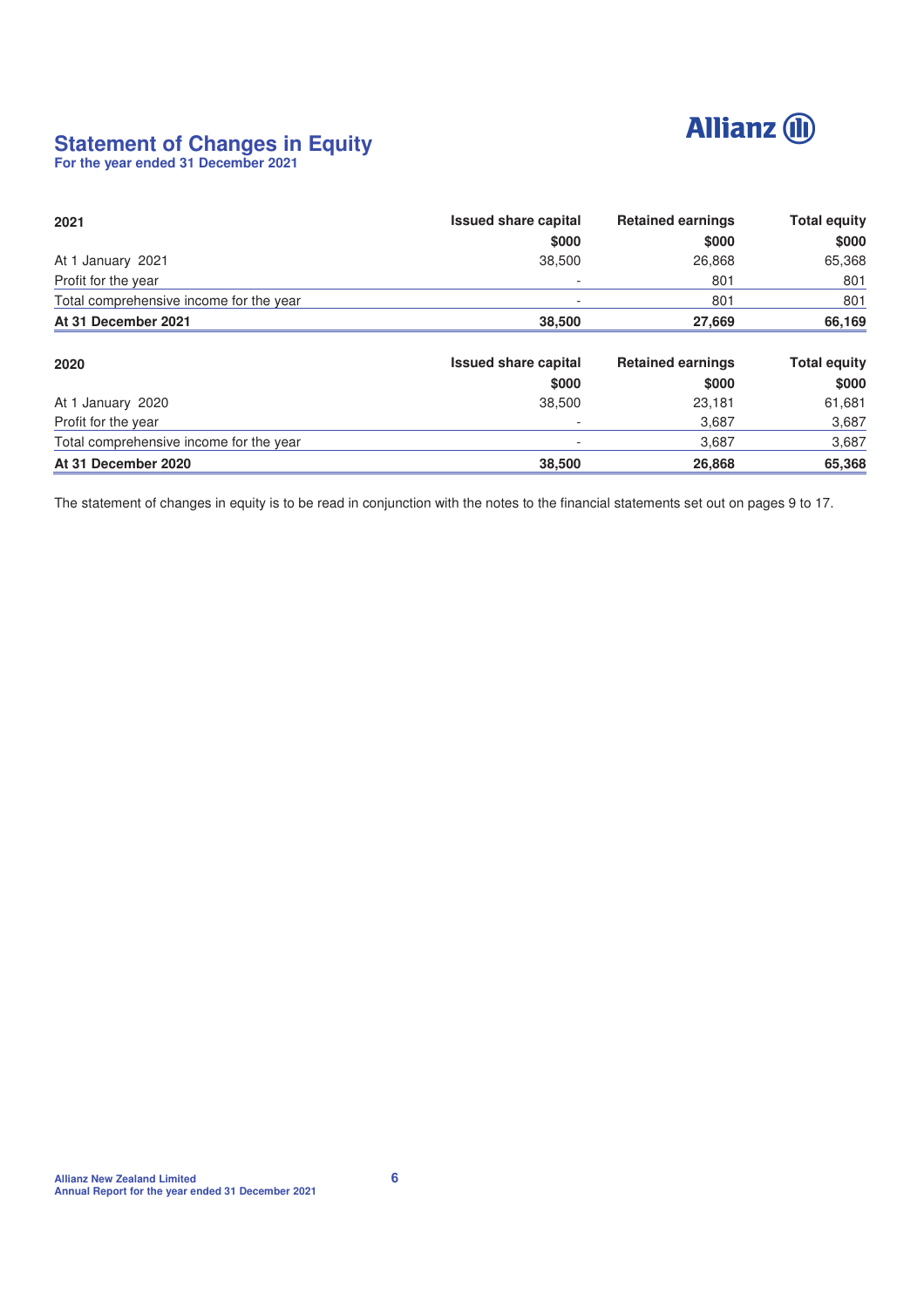# **Statement of Financial Position**

**As at 31 December 2021**

|                                             |      | 2021    | 2020    |
|---------------------------------------------|------|---------|---------|
|                                             | Note | \$000   | \$000   |
| <b>Assets</b>                               |      |         |         |
| Cash                                        | 12   | 9,873   | 4,208   |
| Amounts due from related parties            | 11   | 755     | 813     |
| Loans and receivables                       | 6    | 155,754 | 160,339 |
| Other assets                                |      | 2,111   | 2,409   |
| Deferred tax asset                          | 5    | 921     | 556     |
| Current tax asset                           | 5    | 668     |         |
| <b>Total assets</b>                         |      | 170,082 | 168,325 |
| <b>Liabilities</b>                          |      |         |         |
| Amounts due to related parties              | 11   | 102,313 | 98,987  |
| Accounts payable and accruals               |      | 1,600   | 2,994   |
| Income tax provision                        |      |         | 976     |
| <b>Total liabilities</b>                    |      | 103,913 | 102,957 |
| <b>Net assets</b>                           |      | 66,169  | 65,368  |
|                                             |      |         |         |
| Equity attributable to owners of the Parent |      |         |         |
| Issued share capital                        | 7    | 38,500  | 38,500  |
| Retained earnings                           |      | 27,669  | 26,868  |
| <b>Total equity</b>                         |      | 66,169  | 65,368  |

The statement of financial position is to be read in conjunction with the notes to the financial statements set out on pages 9 to 17.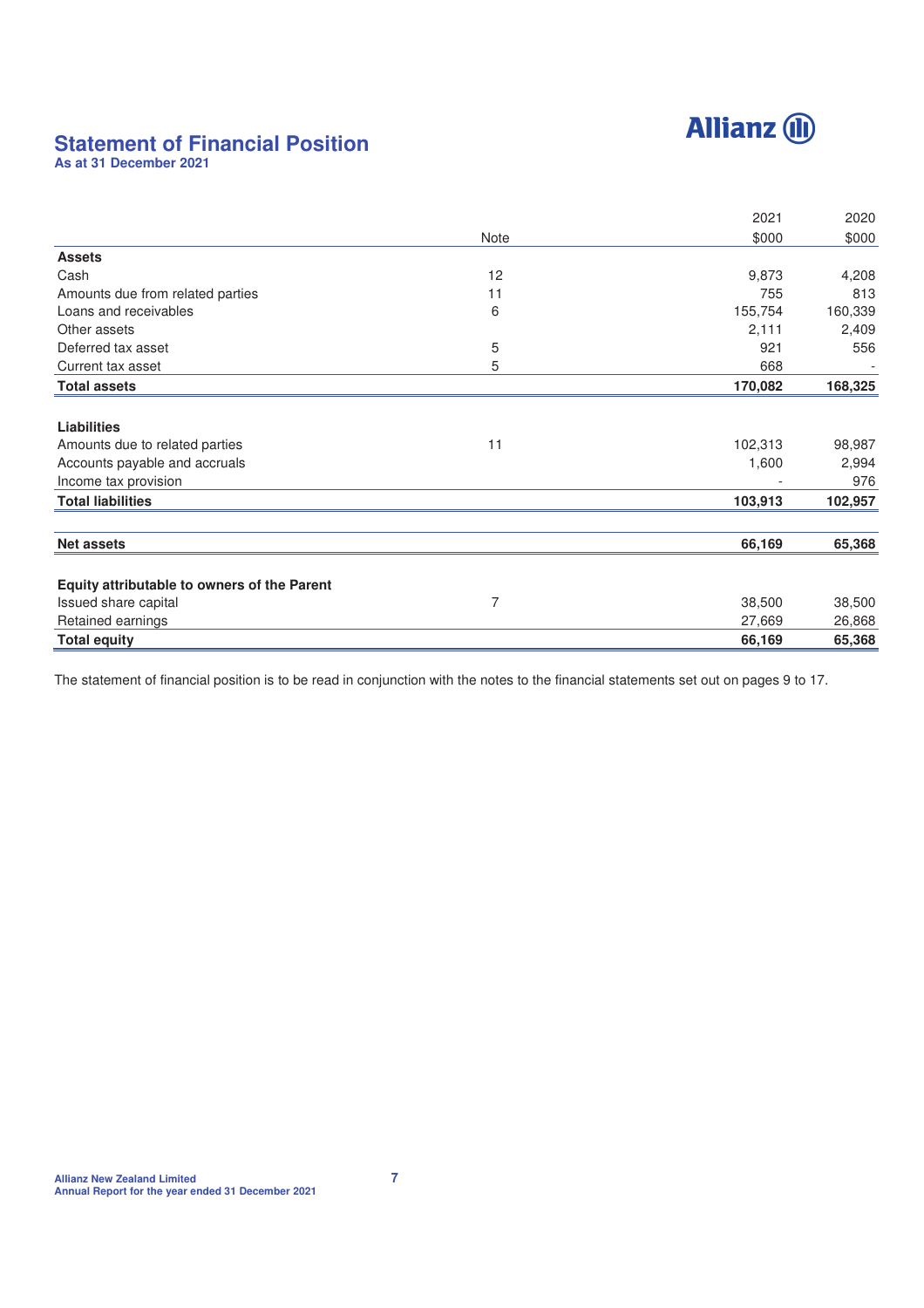# **Statement of Cash Flows**

**For the year ended 31 December 2021**

|                                                       |             | 2021      | 2020      |
|-------------------------------------------------------|-------------|-----------|-----------|
|                                                       | <b>Note</b> | \$000     | \$000     |
| Cash flows from operating activities                  |             |           |           |
| Premium funding revenue received                      |             | 30,931    | 55,280    |
| Premium funding expense paid                          |             | (22, 711) | (26, 115) |
| Other income and expenses received/(paid)             |             | (1, 345)  | 707       |
| Income taxes paid                                     |             | (2,324)   | (1,838)   |
| Interest expense paid                                 |             | (2, 173)  | (2, 235)  |
| Amounts received from/(paid to) related parties       |             | 3,384     | (36, 863) |
| Net cash inflow/(outflow) from operating activities   | 12          | 5,762     | (11,064)  |
| Cash flows from investing activities                  |             |           |           |
| (Payments)/receipts for property, plant and equipment |             | (97)      | 42        |
| Net cash inflow/(outflow) from operating activities   |             | (97)      | 42        |
| Cash flows from financing activities                  |             |           |           |
| Dividends paid                                        |             |           |           |
| Net cash inflow from financing activities             |             |           |           |
| Net increase/(decrease) in cash                       |             | 5,665     | (11, 022) |
| Cash at the beginning of the year                     |             | 4,208     | 15,230    |
| Cash at the end of the year                           | 12          | 9,873     | 4,208     |

The statement of cash flows is to be read in conjunction with the notes to the financial statements set out on pages 9 to 17.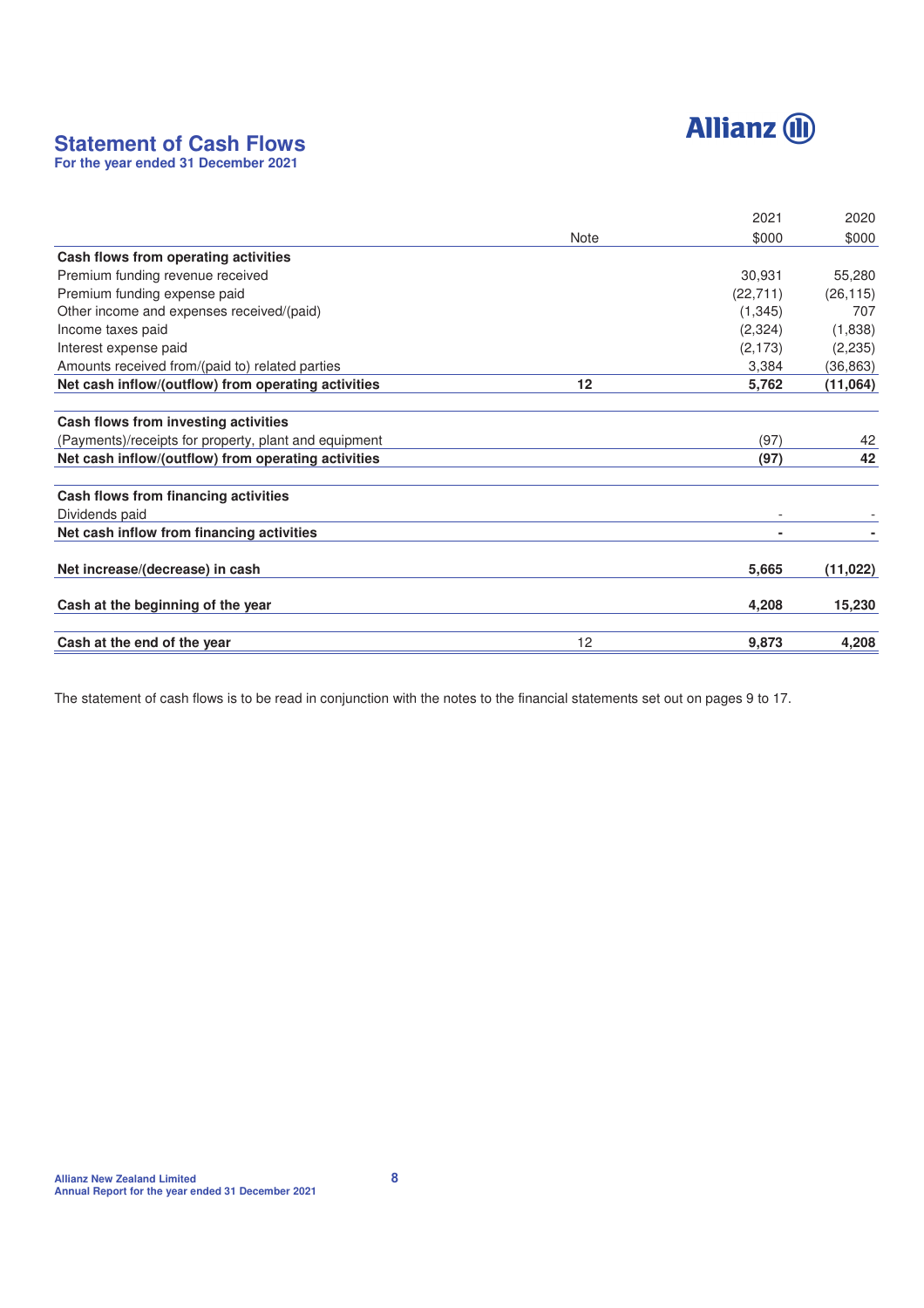

# **Notes to the Financial Statements Table of Contents**

### **Note No Page Number**

| 1.  | Summary of significant accounting policies                  | 9  |
|-----|-------------------------------------------------------------|----|
| 2.  | Risk management                                             | 12 |
| 3.  | Capital management strategy                                 | 14 |
| 4.  | Items charged to the statement of profit and loss and other | 14 |
|     | comprehensive income                                        |    |
| 5.  | Income tax expense                                          | 14 |
| 6.  | Loans and receivables                                       | 15 |
| 7.  | Contributed equity                                          | 15 |
| 8.  | Commitments                                                 | 15 |
| 9.  | Auditor's remuneration                                      | 16 |
| 10. | Key management personnel compensation                       | 16 |
| 11. | Related parties                                             | 16 |
| 12. | Reconciliation of cash flows from operating activities      | 17 |
| 13. | Provisions and contingent assets and liabilities            | 17 |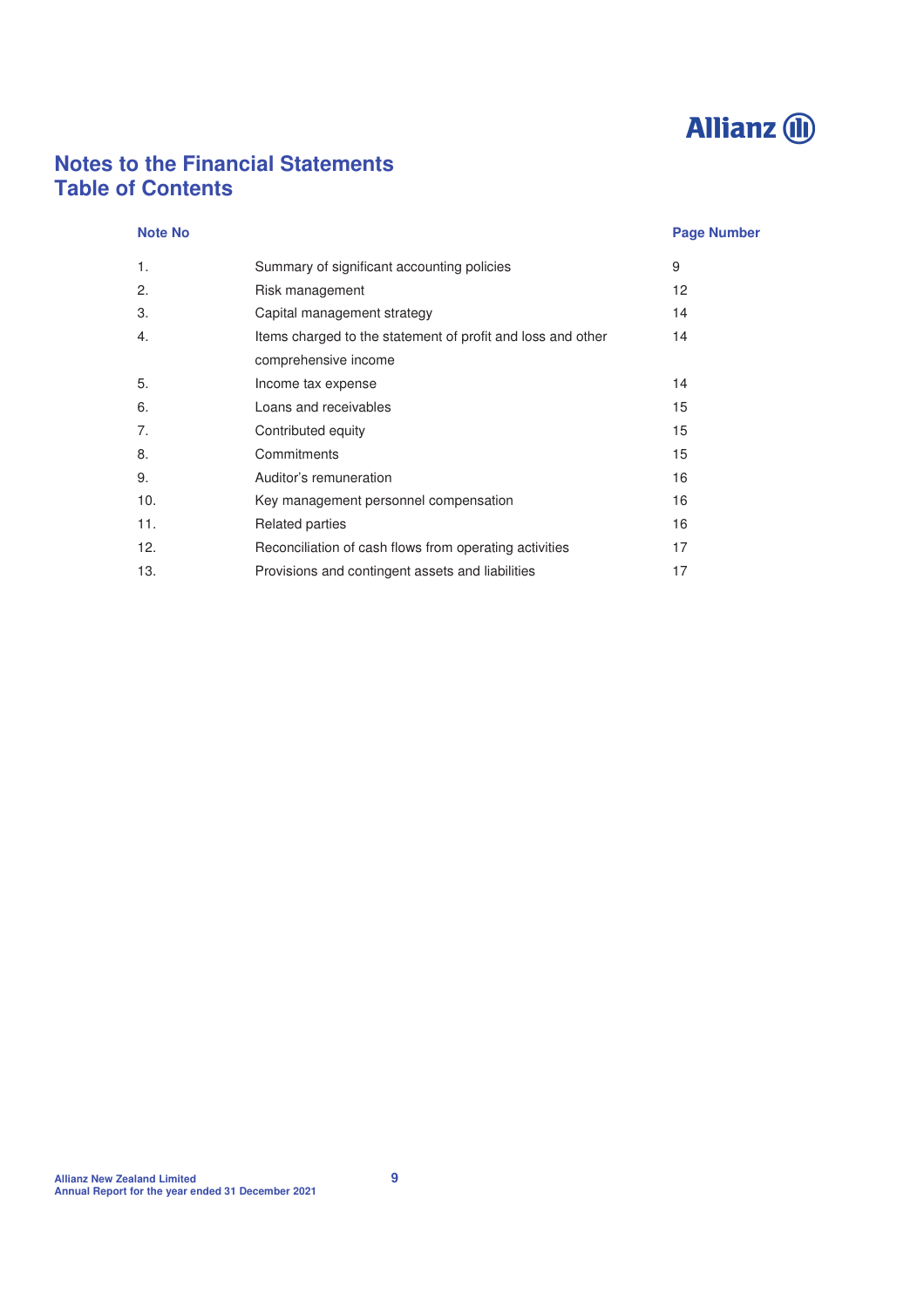# **Notes to the Financial Statements**

**For the year ended 31 December 2021**

### **1. SUMMARY OF SIGNIFICANT ACCOUNTING POLICIES**

#### **(a) Reporting entity**

Allianz New Zealand Limited (the "Company") is a company incorporated and domiciled in New Zealand. The address of the Company's registered office is 48 Shortland Street, Auckland 1140.

The Company provides premium funding services to external customers, and administrative services to related entities, including Allianz Australia Insurance Limited – New Zealand Branch (the "NZ Branch").

These financial statements of the Company are as at and for the year ended 31 December 2021. These financial statements were authorised for issue at the date of this report.

#### **(b) Basis of Preparation**

The financial statements are presented in New Zealand dollars which is the Company's functional currency.

The preparation of the financial statements in conformity with New Zealand equivalents to International Financial Reporting Standards ("NZ IFRS"), requires management to make judgements, estimates and assumptions that affect the application of policies and reported amounts of assets, liabilities, income and expenses. The estimates and associated assumptions are based on historical experience and various other factors that are believed to be reasonable under the circumstances, the results of which form the basis of making the judgements about carrying values of assets and liabilities that are not readily apparent from other sources. Actual results may differ from these estimates. The estimates and underlying assumptions are reviewed on an ongoing basis. Revisions to accounting estimates are recognised in the year in which the estimate is revised.

The financial statements have been prepared under the historical cost convention.

The accounting policies set out below have been applied consistently to all periods presented in the Company's financial report.

#### **(i) Statement of compliance**

These financial statements have been prepared in accordance with and comply with Generally Accepted Accounting Practice in New Zealand. They comply with the New Zealand equivalents to International Financial Reporting Standards ("NZ IFRS"), and other applicable financial reporting standards as appropriate for-profit oriented entities. The financial statements have been prepared in accordance with the requirements of the Companies Act 1993, and the Financial Reporting Act 2013.

#### **(ii) Changes in accounting standards**

The following standards, amendments to standards and interpretations have been identified as those which may impact the Company in the period of initial application.

#### **(a) New and amended accounting standards adopted**

No standards effective in the period have resulted in a significant change to the accounting policies of the Company.

#### **(b) New standards and interpretations not yet adopted**

As at the date of this financial report, there are several new or revised accounting standards published by the NZ IFRS that will be mandatory in future financial years. The new or revised accounting standards that are not expected to have a significant impact on the financial report of the Company. The Company has not early adopted these accounting standards.

#### **(iii) Basis of measurement**

These financial statements are presented in New Zealand Dollars (NZD) which is the functional currency of the entity and comprise the statement of profit or loss and other comprehensive income, statement of changes in equity, statement of financial position, statement of cash flows, summary of significant accounting policies and notes to the financial statements. Unless otherwise indicated, amounts are rounded to the nearest thousand.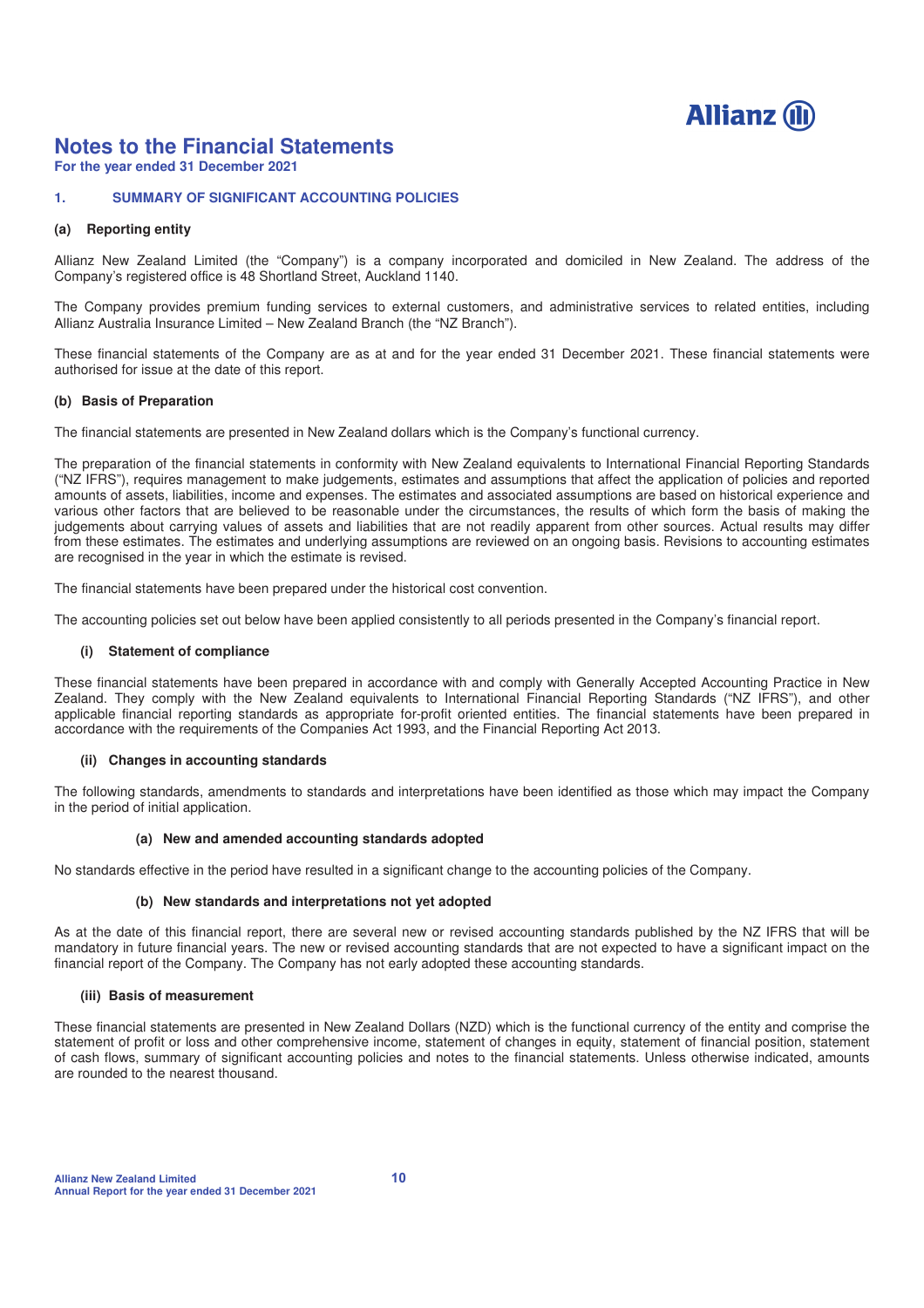# **Notes to the Financial Statements**

**For the year ended 31 December 2021**

#### **1. SUMMARY OF SIGNIFICANT ACCOUNTING POLICIES (CONTINUED)**

#### **(iv) Critical accounting estimates**

The preparation of financial statements in conformity with NZ IFRS requires the use of certain critical accounting estimates. It also requires management to exercise its judgment in the process of applying the Company's accounting policies. The Company makes estimates and assumptions in respect to certain key assets and liabilities such as the provision for doubtful debt on loans and receivables. Estimates and judgments are continually evaluated and are based on historical experience and other factors, including expectations of future events that are believed to be reasonable under the circumstances.

#### **(v) Comparatives**

Certain items have been reclassified from the Company's prior year financial statements to conform with the current year's presentation.

#### **(c) Revenue**

Premium funding revenue is recognised on an accruals basis for services rendered in arranging finance to enable third parties to purchase insurance cover from a related party. This reflects when the performance obligation is fulfilled. It includes interest on loans issued to the policyholders.

Interest and other income is brought to account on an accruals basis, and also includes all realised and unrealised gains and losses.

Management fee revenue is received to reimburse the company for expenses incurred relating to claims handling, administration and acquisition functions where services rendered on behalf of Allianz Australia Insurance Limited – New Zealand Branch. The reimbursement incorporates an additional 7.5% (2020: 7.5%) fee on expenses incurred, reflecting the costs of providing these management and administrative services.

#### **(d) Investment income**

Investment income includes interest income from loans and receivables and is brought to account on an effective interest rate method.

#### **(e) Receivables**

Receivables include loans and receivables and other receivables provided to or due from third parties. Other receivables are carried at amortised cost, except where collection is doubtful, an impairment loss is recognised. Unearned interest is included within unearned income. Due to the short-term nature of other receivables held, its carrying amount approximates its fair value.

Loans and receivables are assessed monthly for impairment and are impaired after 90 days of falling due. Further, an expected credit loss provision is included in the allowance for impairment. Loans and receivables are written off once the Company is certain that they are not collectable.

#### **(f) Taxation**

The income tax expense or revenue for the period is the total of the current period's taxable income based on the national income tax rate in New Zealand plus/minus prior years under/over provisions and plus/minus movements in the deferred tax balance except where the movement in deferred tax is attributable to a movement in reserves. Deferred tax is provided in full using the liability method.

Movements in deferred tax are attributable to temporary differences between the tax base of assets and liabilities and their carrying amounts in the financial statements and any unused tax losses or credits. Deferred tax assets and liabilities are recognised for temporary differences at the tax rate expected to apply when the assets are recovered or liabilities are settled, based on the national income tax rate in New Zealand. An exception is made for certain temporary differences arising from the initial recognition of an asset or a liability. No deferred tax asset or liability is recognised in relation to these temporary differences if they arose in a transaction, other than a business combination, that at the time of the transaction did not affect either the accounting profit or loss or taxable profit or loss.

Deferred tax assets are recognised for deductible temporary differences and unused tax losses only to the extent that it is probable that future taxable amounts will be available to utilise those temporary differences and losses.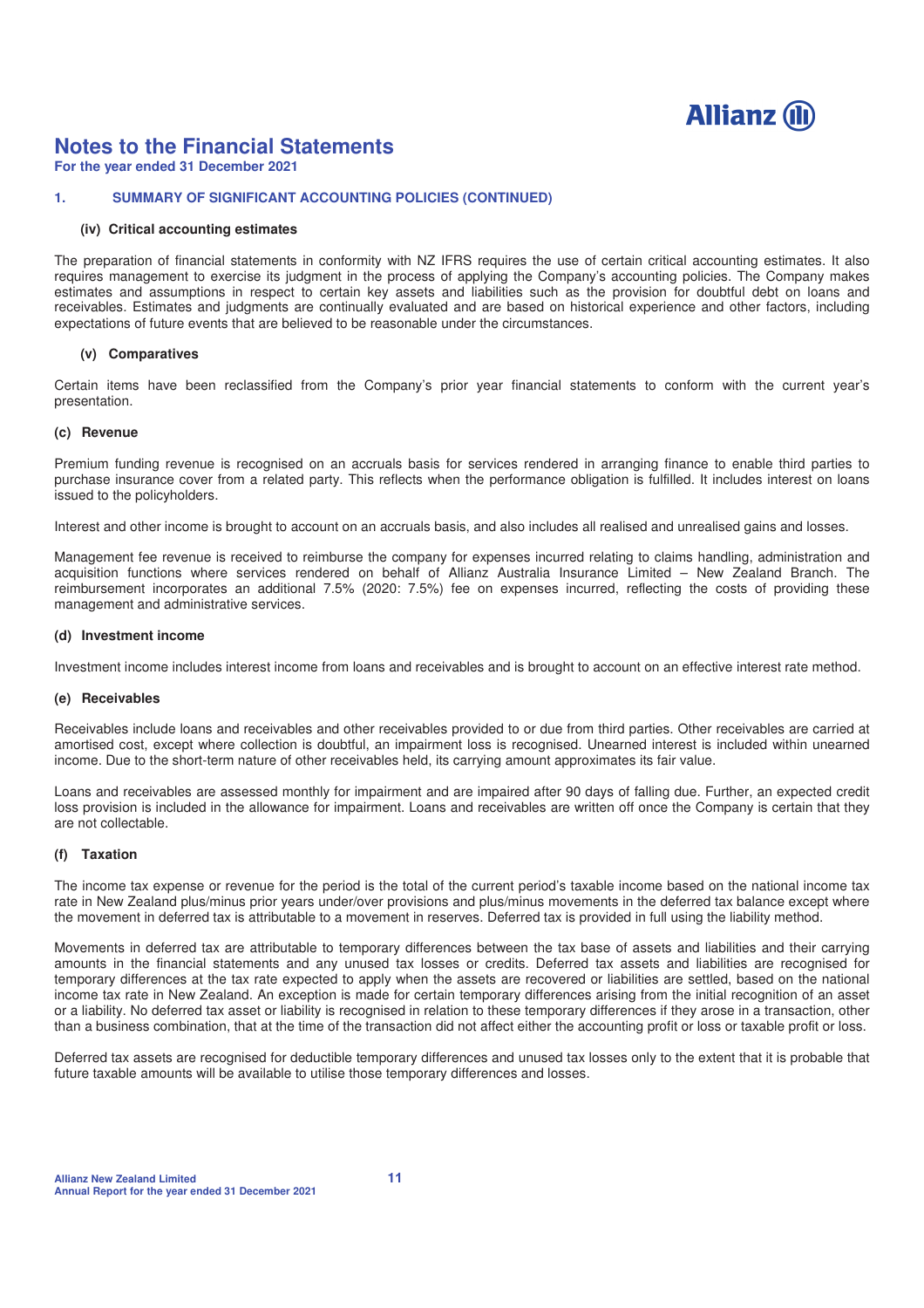**For the year ended 31 December 2021**

### **1. SUMMARY OF SIGNIFICANT ACCOUNTING POLICIES (CONTINUED)**

#### **(g) Taxation (continued)**

The NZ Branch and Allianz New Zealand Limited constitute a group for tax purposes, which allows for the NZ Branch's tax losses to be offset against the taxable income of Allianz New Zealand Limited. The NZ Branch and Allianz New Zealand Limited must maintain a minimum of 66% commonality of ownership in order to be considered a group for tax purposes. Commonality of ownership was 100% throughout the reporting period (2020: 100%)

**Allianz (II)** 

#### **(f) Goods and services tax**

Revenues, expenses and assets are recognised net of the amount of goods and services tax ("GST") except where the amount of GST incurred is not recoverable from the Inland Revenue Department ("IRD"). In these circumstances, the GST is recognised as part of the cost of acquisition of the asset or as part of an item of IRD included as part of current receivables and payables in the statement of financial position.

#### **(g) Foreign currencies**

#### **(i) Transactions and balances**

Foreign currency transactions are translated into the functional currency using the exchange rates prevailing at the dates of the transactions. Foreign exchange gains and losses resulting from the settlement of such transactions and from the translation of year-end exchange rates of monetary assets and liabilities denominated in foreign currencies are recognised in the statement of profit or loss and other comprehensive Income.

#### **(h) Loans and receivables**

Loans and receivables comprise the finance loans provided to external parties principally to fund insurance premiums and related statutory charges which include unearned interest, which is earned to provide a constant yield over the term of the loan.

#### **(i) Employee benefits**

#### **(i) Wages, salaries and annual leave**

Liabilities for wages, salaries and annual leave expected to be settled within 12 months of the end of the reporting period are recognised in other payables in respect of employees' services up to the end of the reporting period and are measured at the amounts expected to be paid when the liabilities are settled.

#### **(ii) Long term service benefits**

A liability for long term service benefits is recognised, and is measured as the present value of expected future payments to be made in respect of services provided by employees up to the end of the reporting period. Consideration is given to expected future wage and salary levels, experience of employee salary levels, experience of employee departures and periods of service. Expected future payments are discounted using market determined risk-adjusted discount rates with terms to maturity that match, as closely as possible, the estimated future cash outflows.

#### **(j) Accounts payable and accruals**

These amounts represent liabilities for goods and services provided to the Company prior to the end of the reporting period, which are unpaid. Financial liabilities are initially recognised at fair value and subsequently measured at amortised cost. Due to the short term nature of accruals held, the carrying amount approximates the fair value.

#### **(k) Cash**

Cash is defined as cash at bank, on hand, bank overdrafts and cash equivalents, with an original maturity of 90 days or less. Cash equivalents include highly liquid investments such as short term deposits & bank accepted bills of exchange.

#### **(l) Finance costs**

Finance costs represent interest charged on funds borrowed by the Company to fund its premium funding business and are brought to account on an accruals basis.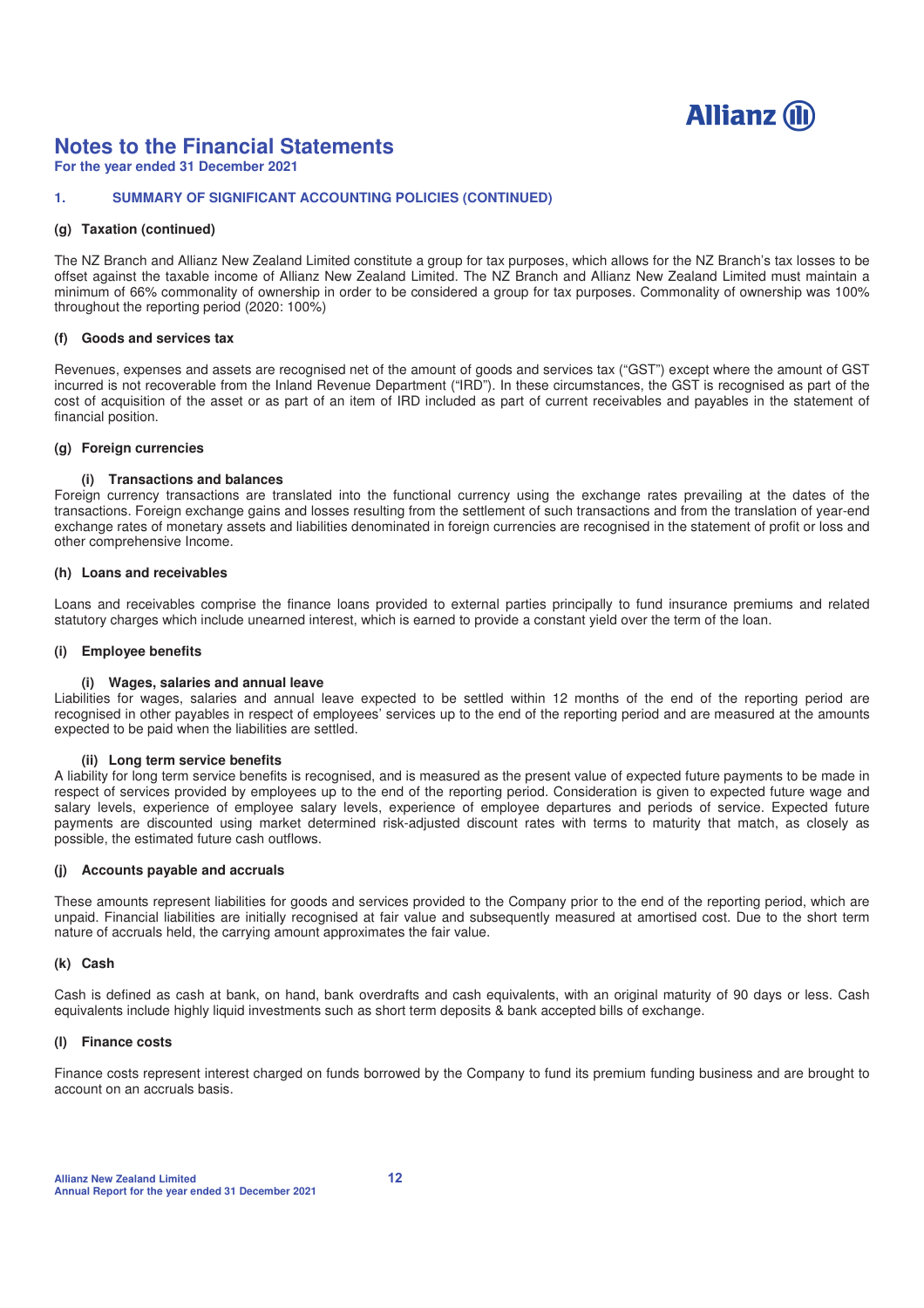

**For the year ended 31 December 2021**

### **2. RISK MANAGEMENT**

The Company's activities expose it to a variety of financial risks, including operational risk, tax risk, credit risk, liquidity risk and market risk. The Company's risk management programme seeks to minimise potential adverse effects on its financial performance.

The Company's principal financial instruments comprise finance loans provided to external parties principally to fund insurance premiums and related statutory charges.

#### **(a) Operational risk**

Structured risk assessment methodologies are used to identify risks and, if necessary formulate mitigation plans for each risk. This includes the operational risk which is the failure of people, processes and systems. The management of operational risk is broken down into separate risk classes to enable specific allocation of responsibility and ownership of particular risk areas. In this way identification and review of the key risks have been completed with the acceptable level of risk appetite and tolerance defined. With the continual reporting and monitoring of key risks they are assessed as to whether they are within acceptable levels and what action, if any, is required to reduce any excess risk.

#### **(b) Tax risk**

Tax risk is the risk that the Company is paying or accounting for an incorrect amount of income and/ or indirect tax, or that the tax positions that the Company has adopted are inappropriate. The Company has governance structures, policies and procedures in place to support full compliance with taxation law, perform best practice tax planning, and ensure effective tax risk management.

#### **(c) Credit risk**

Credit risk is the risk of loss from a counterparty failing to meet their obligations. The Company's credit risk arises predominantly from premium funding activities. The maximum exposure to credit risk is the fair value of individual financial assets. The Company may hold credit insurance to mitigate credit risk in some instances, and the Company may receive pro-rated refunds of non-statutory insurance policies should the external party default on payment.

The table below provides information regarding the credit risk exposure of the Company by classifying assets according to Standard & Poor's (S & P's) credit ratings of the counterparties. AAA is the highest possible rating.

|                                  | $AA+ / AA / AA$ | <b>Not Rated</b>             | <b>Total</b> |
|----------------------------------|-----------------|------------------------------|--------------|
|                                  | \$000           | \$000                        | \$000        |
| 2021                             |                 |                              |              |
| Cash                             | 9,873           |                              | 9,873        |
| Loans and receivables            |                 | 155,754                      | 155,754      |
| <b>GST</b> receivable            | 192             | $\qquad \qquad \blacksquare$ | 192          |
| Current tax asset                | 668             |                              | 668          |
| Amounts due from related parties |                 | 755                          | 755          |
| 2020                             |                 |                              |              |
| Cash                             | 4,208           |                              | 4,208        |
| Loans and receivables            |                 | 160,339                      | 160,339      |
| <b>GST</b> receivable            | 280             |                              | 280          |
| Current tax asset                | (976)           |                              | (976)        |
| Amounts due from related parties |                 | 813                          | 813          |

Other assets not disclosed above represent prepayments for which there is no credit risk.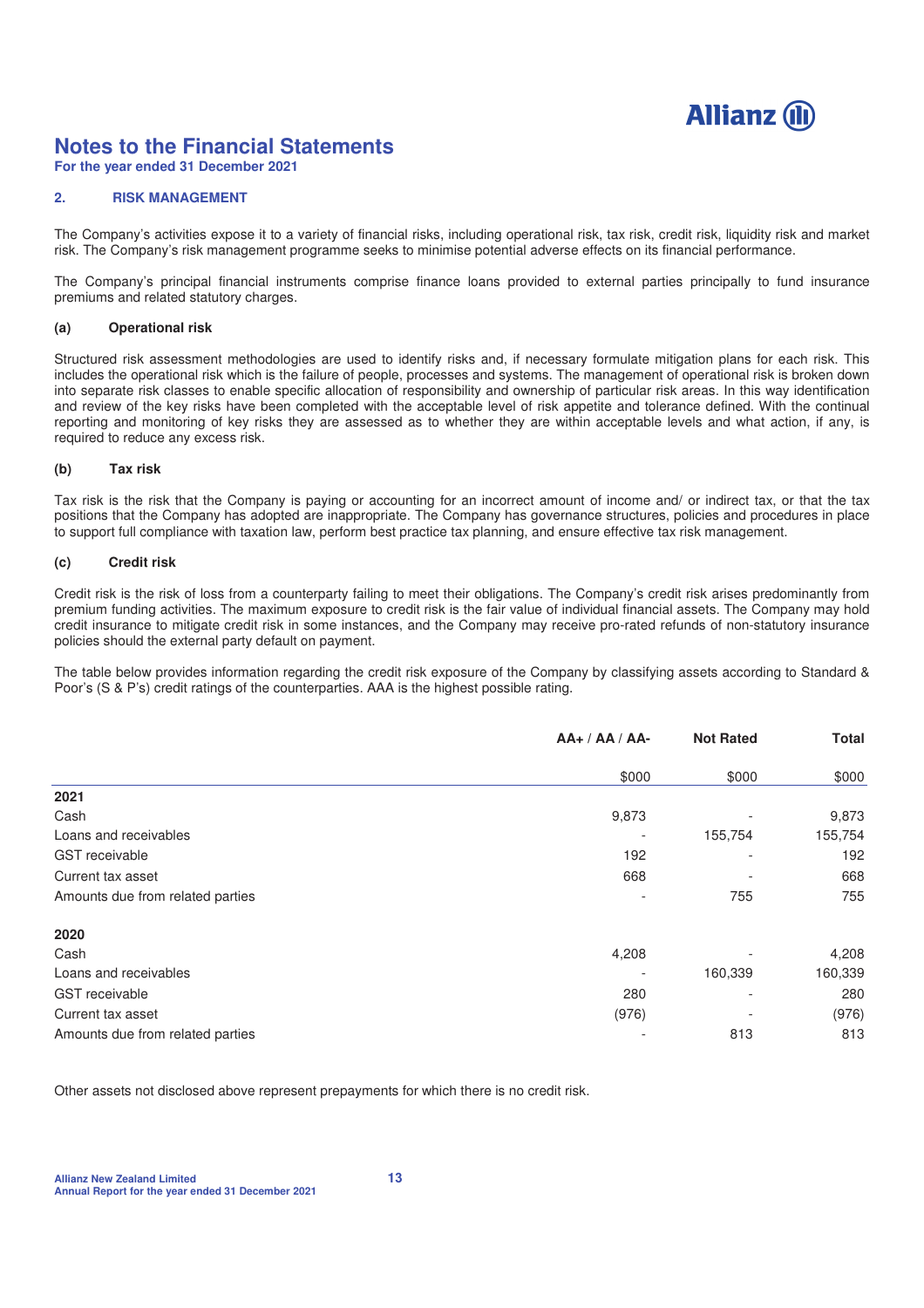

**For the year ended 31 December 2021**

### **2. RISK MANAGEMENT (CONTINUED)**

#### **(d) Liquidity risk**

Prudent liquidity risk management implies maintaining sufficient cash and marketable securities that can be readily realised in order to fund the Company's operations.

The Company has in place arrangements to ensure adequate liquidity is maintained to fulfil its obligations, and avoid the need to unexpectedly liquidate investments to support operating cash flows. The procedures adopted include forecasting future cash requirements by identifying significant cash outflow obligations and allowing for the impact of possible but unexpected cash outflows. The cash position of the Company is monitored on a daily basis with set procedures. Service level agreements are maintained with several cash management providers.

The balance of amounts due to related parties and accounts payable and accruals as disclosed in the statement of financial position are expected to be settled within 1 year of the balance date and are therefore classified as current.

#### **(f) Market risk**

Market risk is the risk that changes in market pricing will affect the Company's income or carrying value of the Company's financial assets.

#### **(i) Foreign currency risk exposures**

The Company's exposure to foreign currency risk is limited to the value of intercompany balances, with all other financial assets and liabilities denominated in New Zealand Dollars.

#### **(ii) Price risk**

The Company does not hold any securities that expose the Company to price risk, or commodity risk.

#### **(iii) Interest rate risk**

The exposure to interest rate risk results from the holding of financial assets in the normal course of business.

#### **(iv) Summarised sensitivity analysis**

The following table summarises the impact of increases/decreases in interest rates on the Company's post-tax profit for the year and on profit. The analysis is based on a scenario where interest rates had increased/decreased by a nominal amount of 1% at year end with all other variables held constant.

|                               | Carrying<br><b>Amount</b><br>\$000 | $-1%$<br><b>Profit/Equity</b><br><b>Account</b><br>\$000 | $+1\%$<br><b>Profit/Equity</b><br><b>Account</b><br>\$000 |
|-------------------------------|------------------------------------|----------------------------------------------------------|-----------------------------------------------------------|
| 2021                          |                                    |                                                          |                                                           |
| <b>Financial assets</b>       |                                    |                                                          |                                                           |
| Cash                          | 9,873                              | (64)                                                     | 64                                                        |
| Loans and receivables         | 155,754                            | 1,121                                                    | (1, 121)                                                  |
| <b>Total financial assets</b> | 164,635                            | 1,057                                                    | (1,057)                                                   |
| 2020                          |                                    |                                                          |                                                           |
| <b>Financial assets</b>       |                                    |                                                          |                                                           |
| Cash                          | 4,208                              | (30)                                                     | 30                                                        |
| Loans and receivables         | 160,339                            | 1,155                                                    | (1, 155)                                                  |
| <b>Total financial assets</b> | 164,547                            | 1,125                                                    | (1, 125)                                                  |

#### **(g) Fair value estimation**

The carrying value of cash and cash equivalents and non-interest bearing monetary financial assets and financial liabilities of the Consolidated Entity approximates their fair value.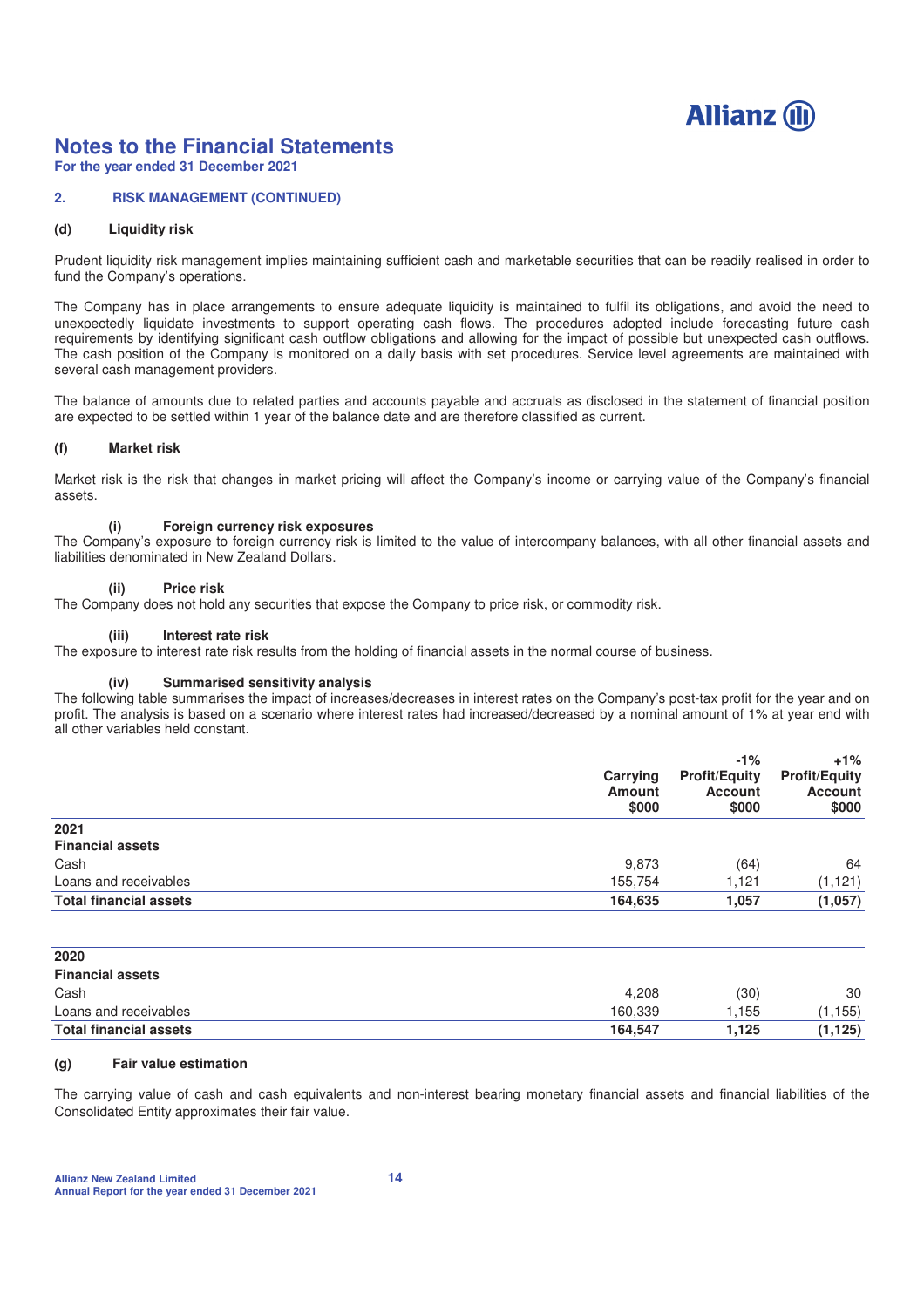

**For the year ended 31 December 2021**

### **3. CAPITAL MANAGEMENT STRATEGY**

The Company's capital management strategy is based on its capital needs to meet statutory requirements, achieved through management of the statement of financial position.

### **4. ITEMS CHARGED TO THE STATEMENT OF PROFIT AND LOSS AND OTHER COMPREHENSIVE INCOME**

|                                                                                          | 2021   | 2020   |
|------------------------------------------------------------------------------------------|--------|--------|
|                                                                                          | \$000  | \$000  |
| Profit before income tax expense has been determined after charging the following items: |        |        |
| Salaries and wages                                                                       | 1,277  | 2,393  |
| Increase/(decrease) in employee entitlements                                             | 32     | (156)  |
| Depreciation of plant and equipment                                                      | 44     | 97     |
| 5.<br><b>INCOME TAX EXPENSE</b>                                                          |        |        |
| (a) Income tax expense                                                                   |        |        |
| Current tax expense                                                                      | 680    | 1,315  |
| Movement in deferred tax                                                                 | (365)  | 118    |
| (Under)/over provision in prior years                                                    |        | (2)    |
| Total income tax expense recognised                                                      | 315    | 1,431  |
| (b) Reconciliation of effective tax rate                                                 |        |        |
| Profit before tax                                                                        | 1,116  | 5,118  |
| Income tax at 28%                                                                        | 312    | 1,433  |
| Non-deductible expense                                                                   | 3      |        |
| (Under)/over provision in prior years                                                    |        | (2)    |
| Total income tax expense                                                                 | 315    | 1,431  |
| (c) Deferred tax asset                                                                   |        |        |
| Tax effect at 28% attributable to:                                                       |        |        |
| Employee entitlements                                                                    | 35     | 44     |
| Provision for doubtful debts                                                             | 171    | 171    |
| Expected credit loss                                                                     | 42     | 46     |
| Other provisions and accruals                                                            | 673    | 295    |
| <b>Total deferred tax asset</b>                                                          | 921    | 556    |
| (d) Imputation credits                                                                   |        |        |
| Imputation credits available for use in subsequent reporting                             |        |        |
| periods                                                                                  | 12.064 | 11,709 |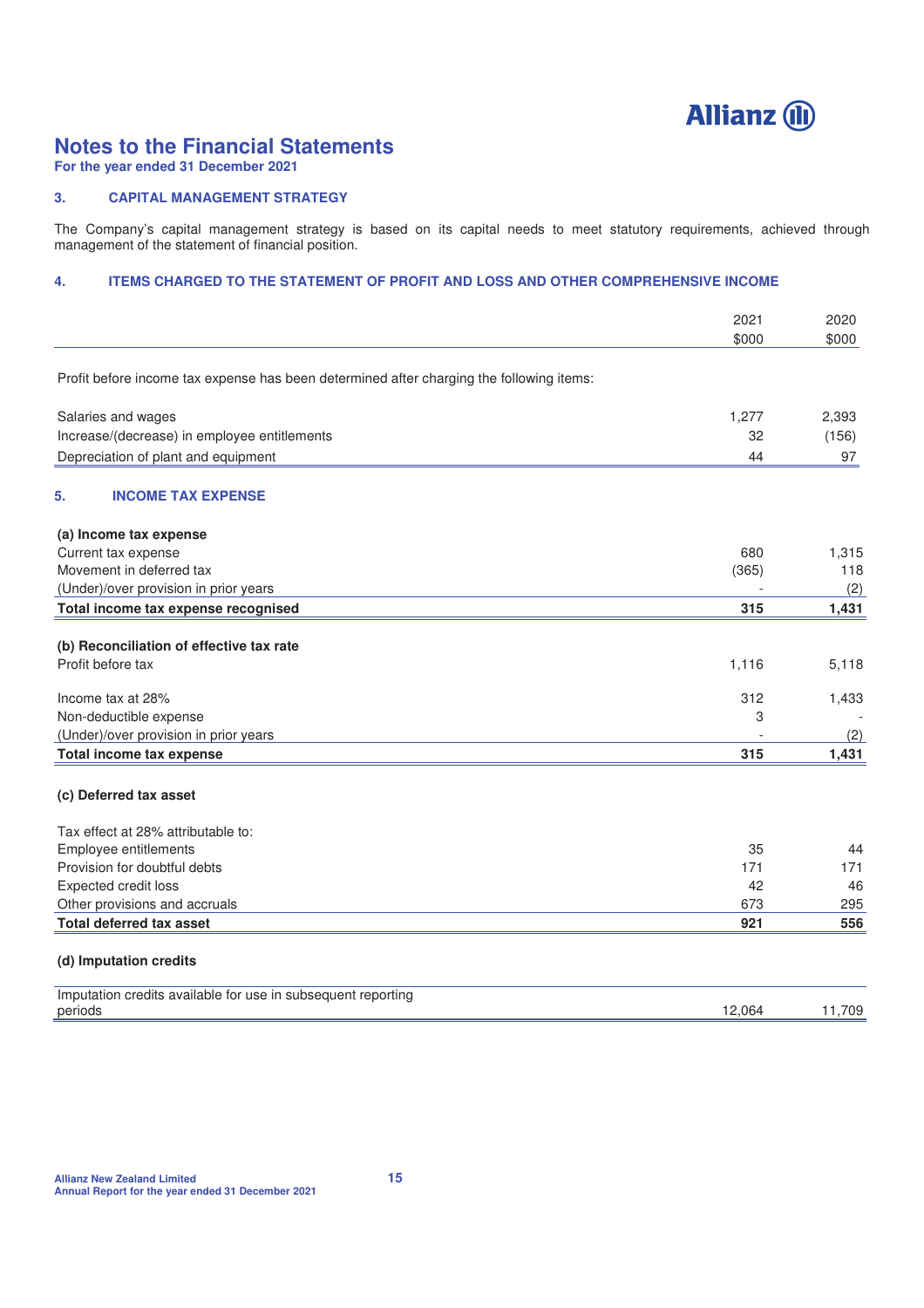

**For the year ended 31 December 2021**

### **6. LOANS AND RECEIVABLES**

| <b>Total loans and receivables</b> | 155.754 | 160,339 |
|------------------------------------|---------|---------|
| Less: Allowance for impairment     | (762)   | (775)   |
|                                    | 156,516 | 161,114 |
| Less: Unearned income              | (5,634) | (5,914) |
| Loans and receivables              | 162.150 | 167,028 |
|                                    | \$000   | \$000   |
|                                    | 2021    | 2020    |

The movement in the allowance for impairment in respect of loans and receivables during the year was as follows:

| Balance at 1 January             | 775  | 661   |
|----------------------------------|------|-------|
| Impairment incurred              | 36   | 261   |
| Amounts written off              | (25) | (136) |
| Movement in expected credit loss | (24) | (11)  |
| <b>Balance at 31 December</b>    | 762  | 775   |

#### **Ageing of receivables:**

| The ageing of receivables past due but not impaired is as follow: |    |     |
|-------------------------------------------------------------------|----|-----|
| 0 to 3 months                                                     | 95 | 131 |
| 3 to 6 months                                                     |    |     |
| Over 6 months                                                     |    |     |
| <b>Balance at 31 December</b>                                     | 98 | 136 |

## **7. CONTRIBUTED EQUITY**

| Balance at<br>January                          | 38.500 | .500<br>38 |
|------------------------------------------------|--------|------------|
| <b>Balance</b><br>.e at 31.<br><b>December</b> | 38,500 | 38.500     |

The Company has 43,099,596 (2020: 43,099,596) ordinary fully paid shares. All shares have equal voting rights.

#### **8. COMMITMENTS**

| Obligations payable after balance date on non-cancellable leases are as follows: |    |
|----------------------------------------------------------------------------------|----|
| Not later than one year                                                          | 68 |
| Later than one year and not later than 5 years                                   | 49 |
| Total lease commitments                                                          |    |

As of November 2021, the Company did not have any lease commitments, nor are there any plans for new leases to be entered going forward.

In addition, the company has no commitment for future capital expenditure as at 31 December 2021.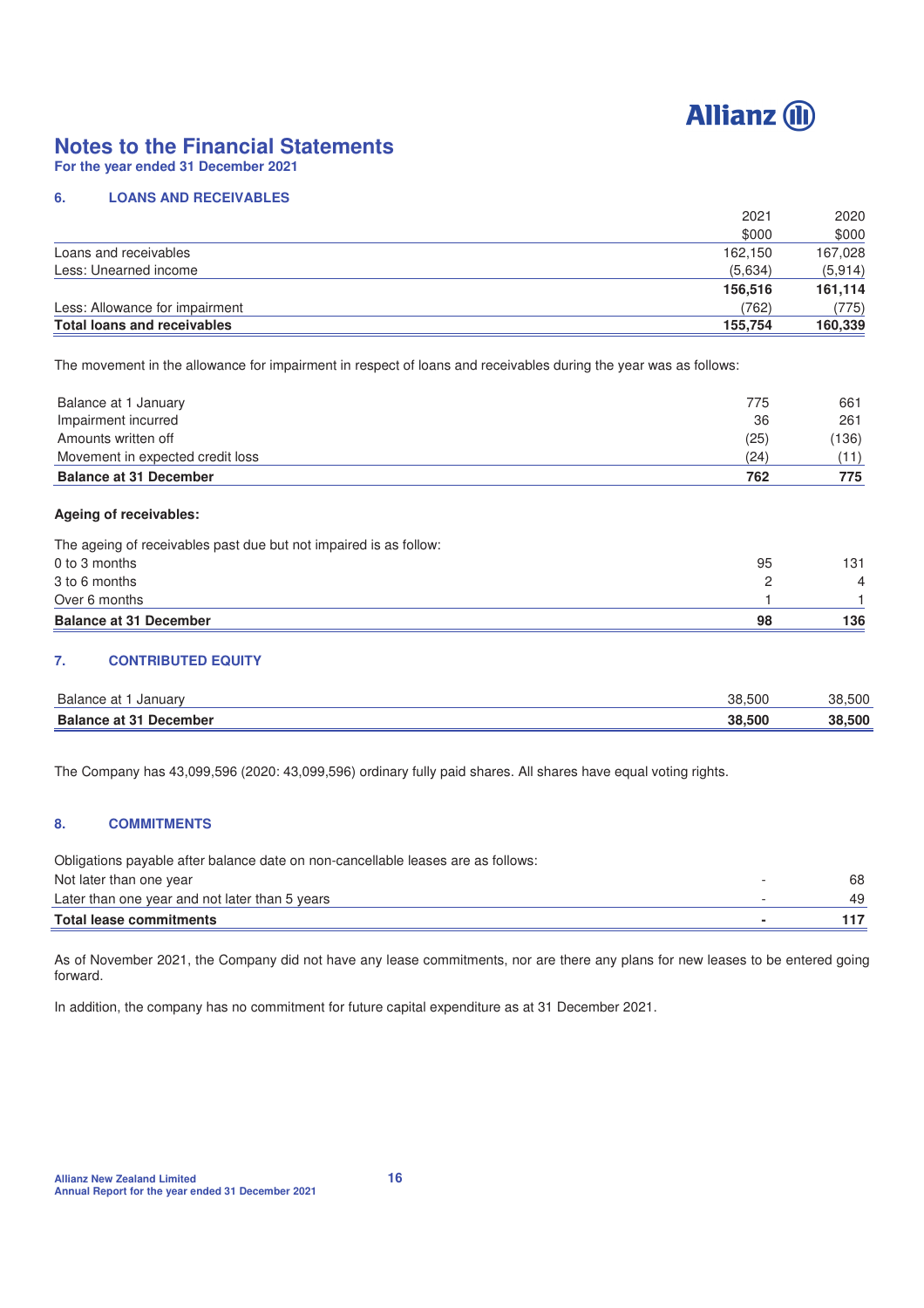

**For the year ended 31 December 2021**

### **9. AUDITOR'S REMUNERATION**

|                               | 2021   | 2020   |
|-------------------------------|--------|--------|
|                               |        | \$     |
| Audit of financial statements | 27,083 | 27,330 |
| Taxation related services     | 12.500 | 12.500 |
| Total auditor's remuneration  | 39.583 | 39,830 |

#### **10. KEY MANAGEMENT PERSONNEL COMPENSATION**

Key management personnel are those who directly or indirectly have authority and responsibility for planning, directing and controlling the activities of the Company. This includes executive directors and members of the Company's senior management team.

#### **(a) Transactions with key management personnel**

| Total benefits paid, payable, or otherwise provided by the Company in |         |         |
|-----------------------------------------------------------------------|---------|---------|
| relation to the key management personnel                              | 244.804 | 188.919 |

#### **(b) Loans and other transactions with key management personnel**

The Company sold insurance to key management personnel during the period within normal employee or customer relationships on terms and conditions no more favourable than those available on similar transactions to other employees.

#### **11. RELATED PARTIES**

**(a)** The Company is a wholly owned controlled entity of Allianz Australia Limited. The Ultimate parent entity is Allianz SE, incorporated in Germany.

The following types of transactions have arisen between the Company and related entities:

- (i) loans advances and repayments;
- (ii) fees for funds management;
- (iii) fees for outsourced services; and
- (iv) equity compensation schemes.

Fees and charges between the Company and related parties are based on normal commercial terms and conditions.

**(b)** The names of persons holding the position of Director of the Company during or since the end of the reporting period are M.A. Raumer (appointed 1 January 2021, resigned 17 May 2021), B. J. Dunne (appointed 22 January 2021), J. Fitzpatrick (appointed 22 January 2021) and P.G. Harvey (appointed 18 May 2021).

#### **The following transactions with various related parties within Allianz SE Group were recorded:**

| Management fees received from Allianz Australia Insurance Limited - New Zealand Branch | 1,265,288   | 3,209,789  |
|----------------------------------------------------------------------------------------|-------------|------------|
| Interest fees paid to Allianz Australia Insurance Limited                              | 2,765,592   | 2,666,308  |
|                                                                                        |             |            |
| Amounts due from related parties                                                       |             |            |
| Primacy Underwriting Management Limited                                                | 732,790     | 732,277    |
| Euler Hermes New Zealand Limited                                                       | 22,495      | 80,656     |
| Total amounts due from related parties                                                 | 755,285     | 812,933    |
|                                                                                        |             |            |
| Amounts due to related parties                                                         |             |            |
| Allianz Australia Insurance Limited                                                    | 67,227,366  | 65,646,050 |
| Allianz Australia Insurance Limited - New Zealand Branch                               | 21,719,939  | 22,935,127 |
| Allianz Australia Services Pty Ltd                                                     | 12,421,300  | 9,455,111  |
| Club Marine Limited                                                                    | 944,305     | 950,352    |
| Total amounts due to related parties                                                   | 102,312,910 | 98,986,640 |
| -17<br>Allians Mary Zeelend Lindbed                                                    |             |            |